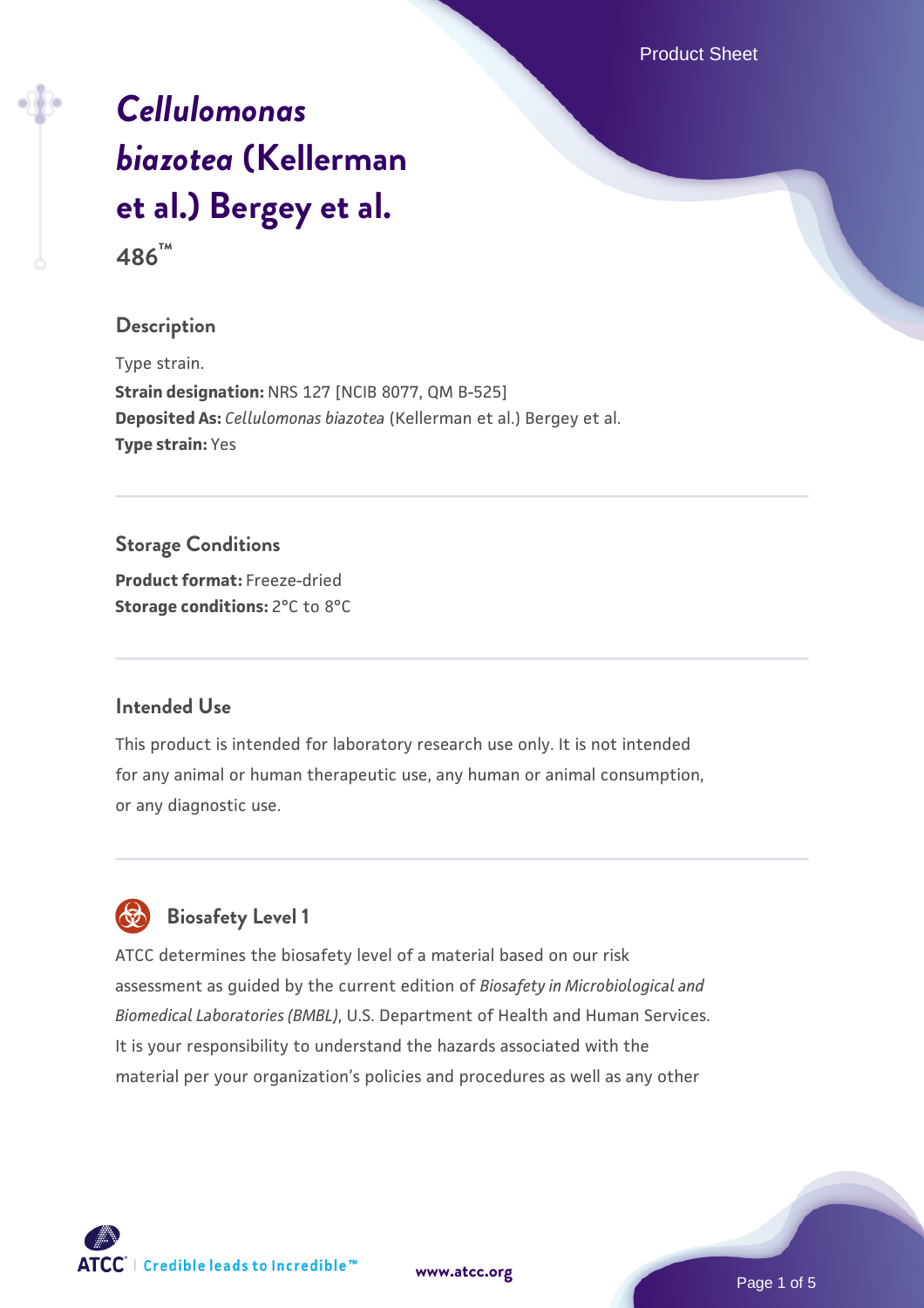# **[Cellulomonas biazotea](https://www.atcc.org/products/486)** [\(Kellerman et al.\) Bergey et al.](https://www.atcc.org/products/486) **Product Sheet 486**

applicable regulations as enforced by your local or national agencies.

ATCC highly recommends that appropriate personal protective equipment is always used when handling vials. For cultures that require storage in liquid nitrogen, it is important to note that some vials may leak when submersed in liquid nitrogen and will slowly fill with liquid nitrogen. Upon thawing, the conversion of the liquid nitrogen back to its gas phase may result in the vial exploding or blowing off its cap with dangerous force creating flying debris. Unless necessary, ATCC recommends that these cultures be stored in the vapor phase of liquid nitrogen rather than submersed in liquid nitrogen.

# **Certificate of Analysis**

For batch-specific test results, refer to the applicable certificate of analysis that can be found at www.atcc.org.

# **Growth Conditions**

**Medium:**  [ATCC Medium 3: Nutrient agar or nutrient broth](https://www.atcc.org/-/media/product-assets/documents/microbial-media-formulations/3/atcc-medium-3.pdf?rev=7510837507e64d849c62a46b5b2197a1) **Temperature:** 30°C **Atmosphere:** Aerobic

#### **Handling Procedures**

- 1. Open vial according to enclosed instructions or visit www.atcc.org for instructions.
- 2. Rehydrate the entire pellet with approximately 0.5 mL of #3 broth.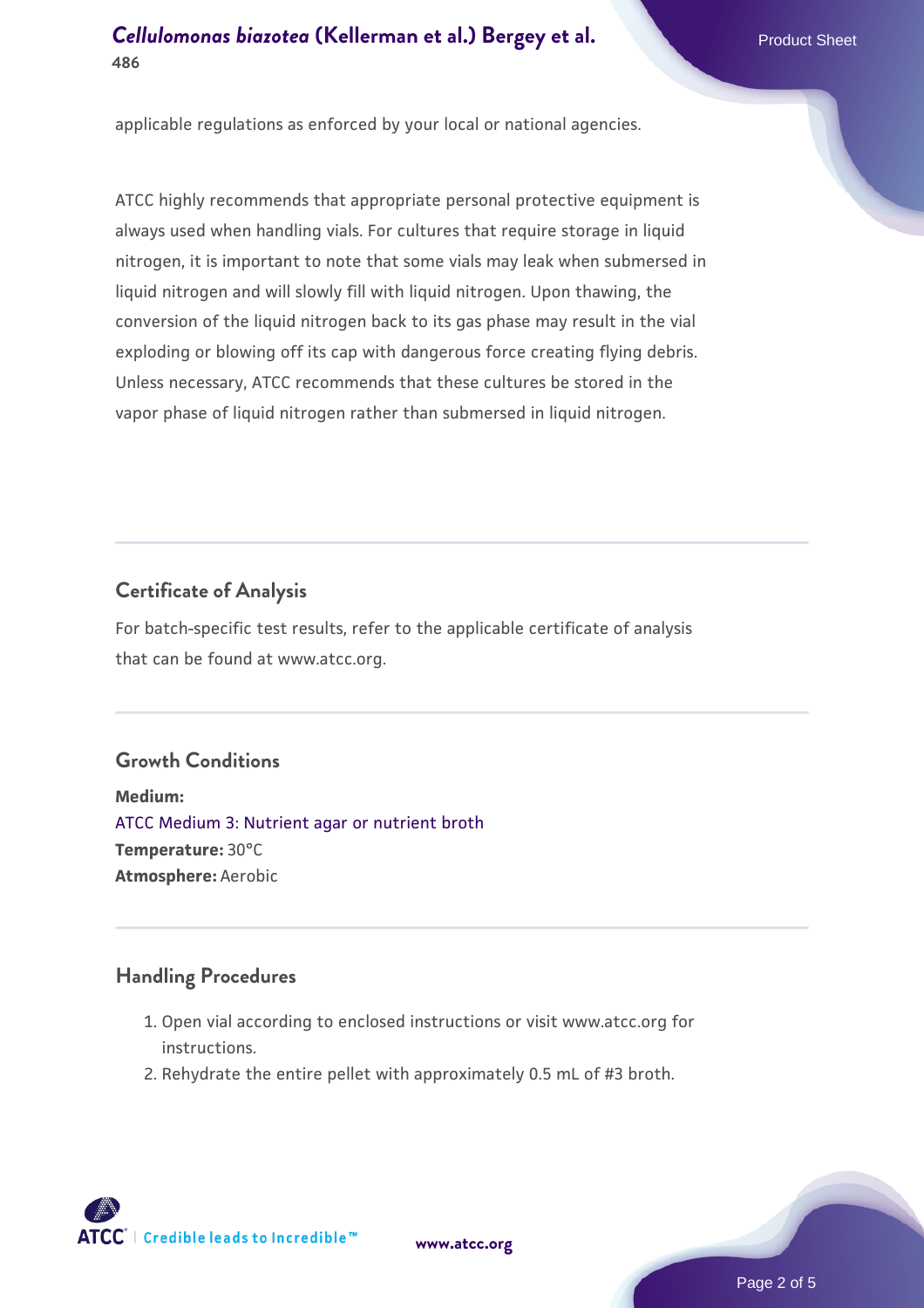Aseptically transfer the entire contents to a 5-6 mL tube of #3 broth. Additional test tubes can be inoculated by transferring 0.5 mL of the primary broth tube to these secondary tubes.

- 3. Use several drops of the primary broth tube to inoculate a #3 plate and/or #3 agar slant.
- 4. Incubate at 30°C for 48-72 hours.

#### **Notes**

Additional information on this culture is available on the ATCC<sup>®</sup> web site at www.atcc.org.

# **Material Citation**

If use of this material results in a scientific publication, please cite the material in the following manner: *Cellulomonas biazotea* (Kellerman et al.) Bergey et al. (ATCC 486)

# **References**

References and other information relating to this material are available at www.atcc.org.

# **Warranty**

The product is provided 'AS IS' and the viability of ATCC® products is warranted for 30 days from the date of shipment, provided that the customer has stored and handled the product according to the information included on the product information sheet, website, and Certificate of Analysis. For living cultures, ATCC lists the media formulation and reagents

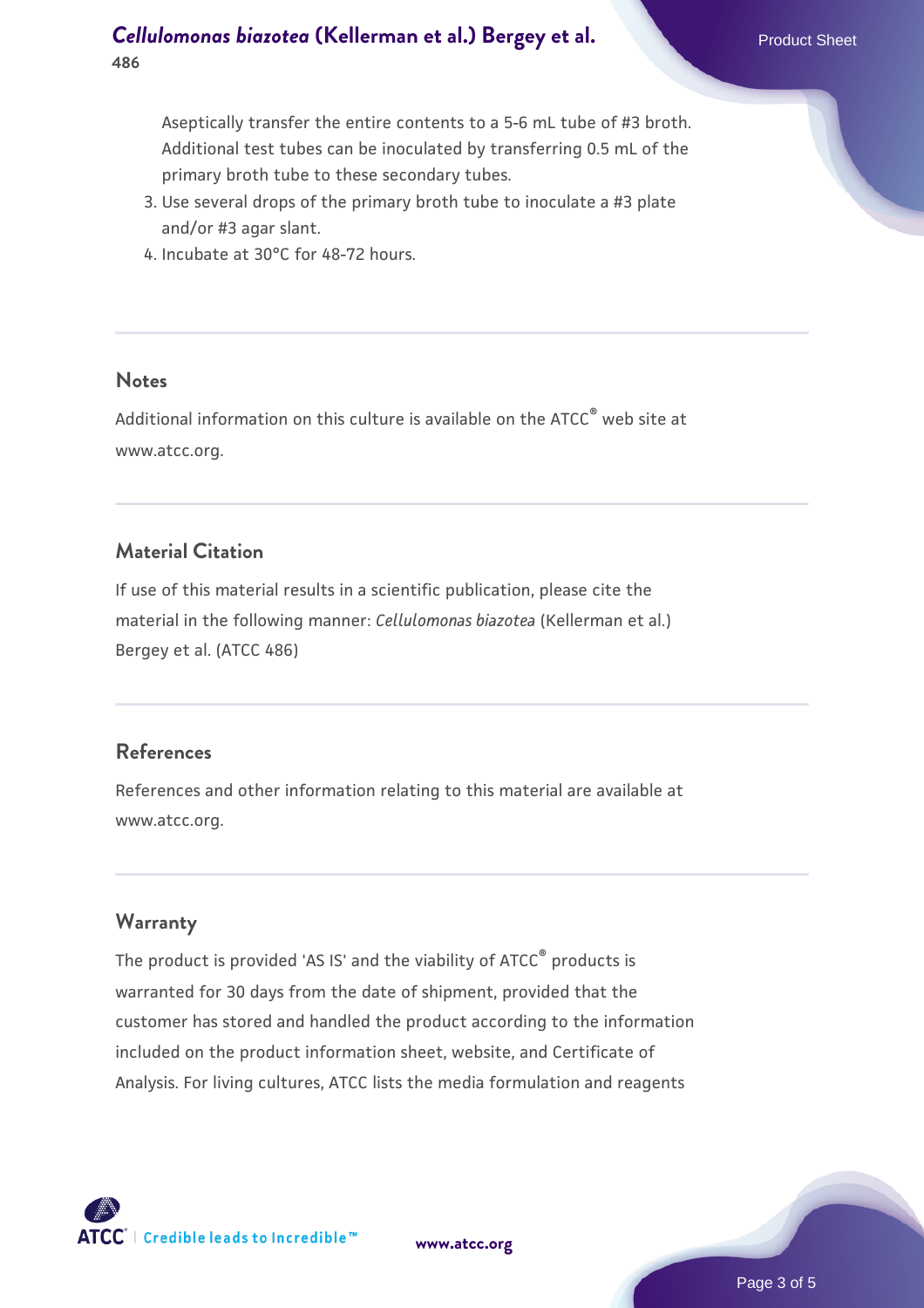# **[Cellulomonas biazotea](https://www.atcc.org/products/486)** [\(Kellerman et al.\) Bergey et al.](https://www.atcc.org/products/486) **Product Sheet 486**

that have been found to be effective for the product. While other unspecified media and reagents may also produce satisfactory results, a change in the ATCC and/or depositor-recommended protocols may affect the recovery, growth, and/or function of the product. If an alternative medium formulation or reagent is used, the ATCC warranty for viability is no longer valid. Except as expressly set forth herein, no other warranties of any kind are provided, express or implied, including, but not limited to, any implied warranties of merchantability, fitness for a particular purpose, manufacture according to cGMP standards, typicality, safety, accuracy, and/or noninfringement.

# **Disclaimers**

This product is intended for laboratory research use only. It is not intended for any animal or human therapeutic use, any human or animal consumption, or any diagnostic use. Any proposed commercial use is prohibited without a license from ATCC.

While ATCC uses reasonable efforts to include accurate and up-to-date information on this product sheet, ATCC makes no warranties or representations as to its accuracy. Citations from scientific literature and patents are provided for informational purposes only. ATCC does not warrant that such information has been confirmed to be accurate or complete and the customer bears the sole responsibility of confirming the accuracy and completeness of any such information.

This product is sent on the condition that the customer is responsible for and assumes all risk and responsibility in connection with the receipt, handling, storage, disposal, and use of the ATCC product including without limitation taking all appropriate safety and handling precautions to minimize health or environmental risk. As a condition of receiving the material, the customer agrees that any activity undertaken with the ATCC product and any progeny or modifications will be conducted in compliance with all applicable laws, regulations, and guidelines. This product is provided 'AS IS' with no representations or warranties whatsoever except as expressly set forth